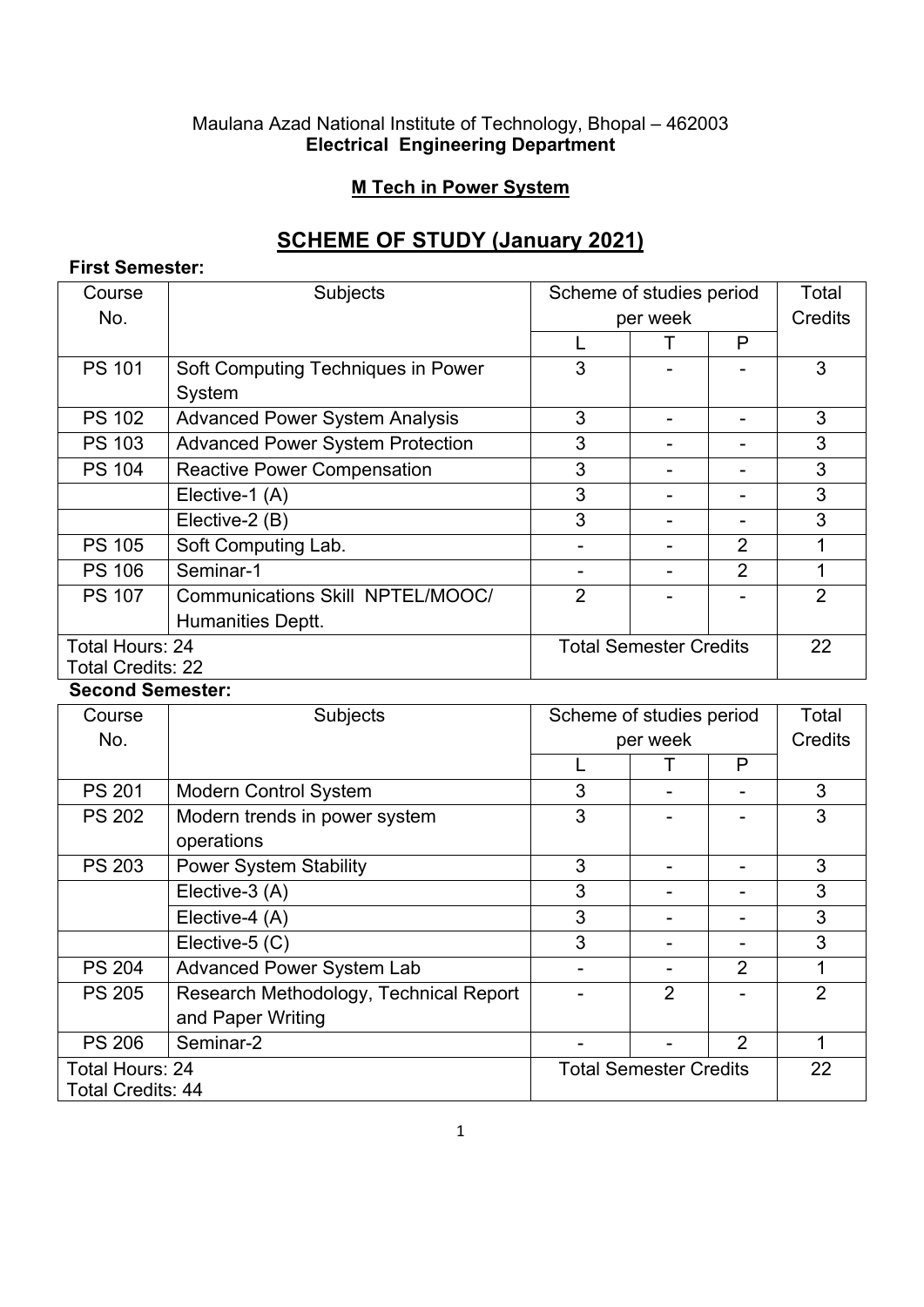## **Third Semester:**

| Course            | <b>Subjects</b>             | Scheme of studies period      |                          | Total |                |
|-------------------|-----------------------------|-------------------------------|--------------------------|-------|----------------|
| No.               |                             | per week                      |                          |       | <b>Credits</b> |
|                   |                             |                               |                          |       |                |
| <b>PS 301</b>     | <b>Dissertation Phase-I</b> |                               | $\overline{\phantom{0}}$ | 32    | 16             |
| Total Hours: 32   |                             | <b>Total Semester Credits</b> |                          |       | 16             |
| Total Credits: 60 |                             |                               |                          |       |                |

# **Fourth Semester:**

| Course<br>No.            | <b>Subjects</b>              | Scheme of studies period<br>per week |  |    | Total<br><b>Credits</b> |
|--------------------------|------------------------------|--------------------------------------|--|----|-------------------------|
|                          |                              |                                      |  |    |                         |
| <b>PS 401</b>            | <b>Dissertation Phase-II</b> |                                      |  | 40 | 20                      |
| Total Hours: 40          |                              | <b>Total Semester Credits</b>        |  |    | 20                      |
| <b>Total Credits: 80</b> |                              |                                      |  |    |                         |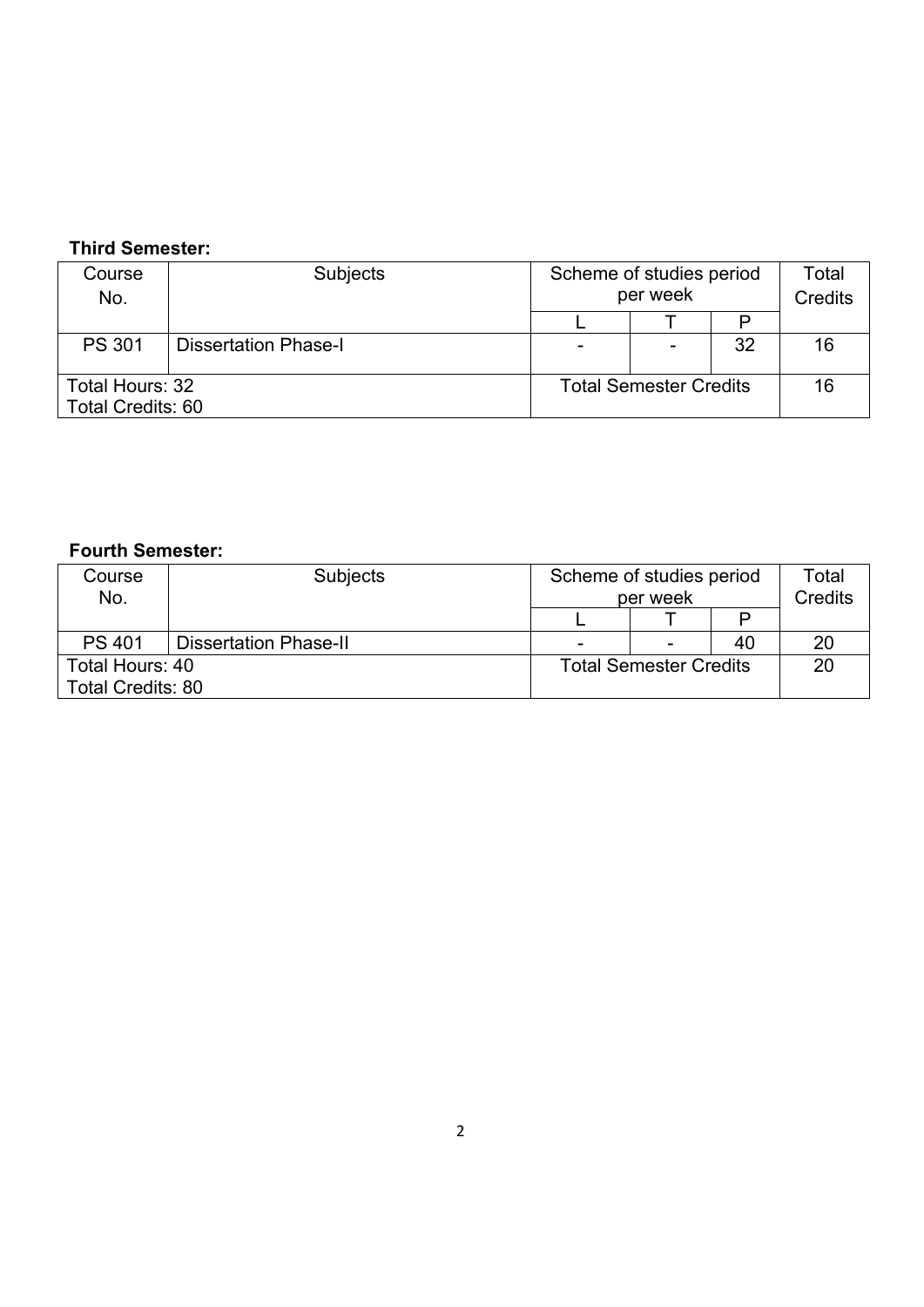| <b>List of Electives A</b> |                                                                        |              | <b>List of Electives B</b>                    |
|----------------------------|------------------------------------------------------------------------|--------------|-----------------------------------------------|
| <b>PS501</b>               | <b>Computer Applications in Power</b>                                  | ED101        | <b>Evolutionary Techniques</b>                |
|                            | <b>Systems</b>                                                         |              |                                               |
| <b>PS502</b>               | <b>Power System Economics</b>                                          | ED102        | <b>Power Electronics Convertors</b>           |
| <b>PS503</b>               | Modeling of Power System                                               | ED103        | <b>Advanced Electrical Drives</b>             |
|                            | Components                                                             |              |                                               |
| <b>PS504</b>               | Power System Planning and                                              | ED104        | Modeling & Analysis of Electrical             |
|                            | Management                                                             |              | <b>Machines</b>                               |
| <b>PS505</b>               | <b>Smart Grid Technologies</b>                                         |              | <b>List of Electives C</b>                    |
| <b>PS506</b>               | <b>Power Quality Control Technologies</b>                              | <b>EN202</b> | Solid Waste Management                        |
| <b>PS507</b>               | <b>High Voltage Engineering</b>                                        | GE203        | <b>Reinforced Soil Structures</b>             |
| <b>PS508</b>               | <b>Integrated Energy System</b>                                        | GI201        | <b>Basic Concepts of GIS</b>                  |
| <b>PS509</b>               | EHV AC and DC Transmission                                             | <b>HY201</b> | Characteristics of Hydraulic Machines         |
| <b>PS510</b>               | <b>Power System Transients</b>                                         | ST203        | Theory of Plates & Shells                     |
| <b>PS511</b>               | Optimization in Renewable Energy<br>System                             | <b>TR201</b> | <b>Highway Construction &amp; Maintenance</b> |
| <b>PS512</b>               | Economics of Regulation and<br><b>Restructuring of Energy Industry</b> | <b>WR203</b> | <b>Ground Water Engineering</b>               |
| <b>PS513</b>               | <b>Distributed Power Systems</b>                                       | <b>ID203</b> | <b>Advanced Product Design</b>                |
| <b>PS514</b>               | Power System Optimization                                              | <b>IT202</b> | Failure Analysis & Prevention                 |
| <b>PS515</b>               | <b>Smart Energy Management Systems</b>                                 | <b>AM202</b> | <b>Advanced Composite Materials</b>           |
| <b>PS516</b>               | Wide Area Measurements and their<br>applications                       | SV203        | Theory of Vibration II                        |
| <b>PS517</b>               | Energy Management Systems and<br><b>SCADA</b>                          | <b>TH202</b> | <b>Thermal Environmental Engineering</b>      |
| <b>PS518</b>               | <b>Electrical Vehicular Technology</b>                                 | <b>VE202</b> | <b>VLSI Technology</b>                        |
|                            |                                                                        | <b>DC203</b> | <b>Digital Image Processing</b>               |
|                            |                                                                        | AC203        | <b>Optimization Techniques</b>                |
|                            |                                                                        | AI202        | Deep Learning                                 |
|                            |                                                                        | <b>CN203</b> | Graph Theory & Network Algorithm              |
|                            |                                                                        | <b>IS201</b> | <b>Applied Cryptography</b>                   |
|                            |                                                                        | <b>MS202</b> | Deformation Behavior of Materials             |
|                            |                                                                        | <b>CH203</b> | Industrial Safety & Hazard<br>Management      |